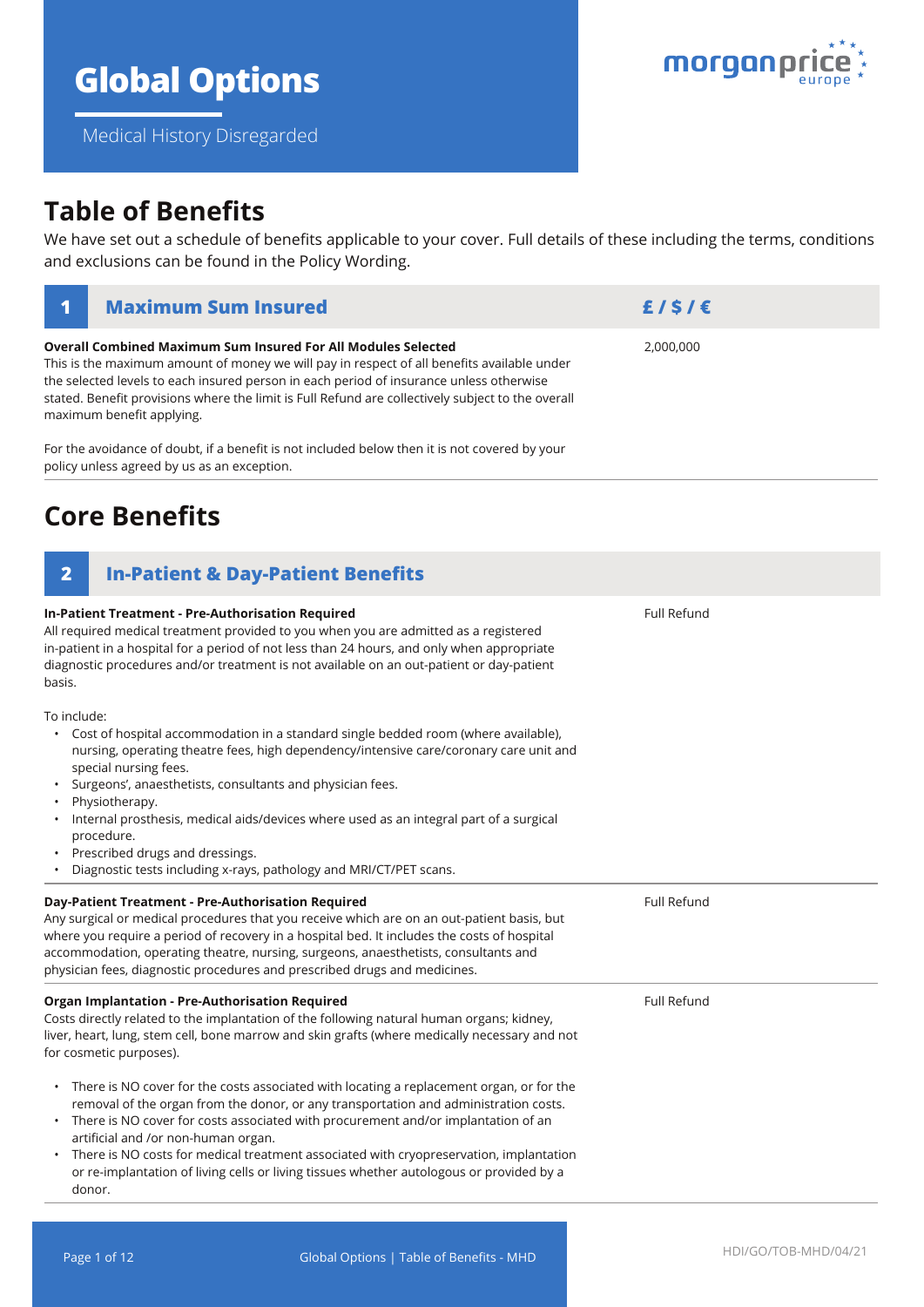

| <b>In-Patient &amp; Day-Patient Benefits - continued</b><br>$\overline{\mathbf{2}}$                                                                                                                                                                                                                                                                                                                                                                                           |                                                            |    |
|-------------------------------------------------------------------------------------------------------------------------------------------------------------------------------------------------------------------------------------------------------------------------------------------------------------------------------------------------------------------------------------------------------------------------------------------------------------------------------|------------------------------------------------------------|----|
| <b>Rehabilitation - Pre-Authorisation Required</b><br>Treatment received on an in-patient basis in a recognised rehabilitation unit, under the<br>supervision and direction of a physician, to restore health and mobility after an accident,<br>injury or illness covered by this policy.                                                                                                                                                                                    | 120 days                                                   |    |
| Accommodation to Stay with Child - Pre-Authorisation Required<br>Hospital accommodation costs for 1 insured person to stay with an insured child dependant,<br>who is under the age of 16, and being admitted to hospital as an in-patient for medical<br>treatment covered by this policy.                                                                                                                                                                                   | <b>Full Refund</b>                                         |    |
| Additional Hospital Accommodation - Pre-Authorisation Required<br>Accommodation of 1 accompanying person to stay in the same room in the hospital in case<br>of critical conditions.                                                                                                                                                                                                                                                                                          | <b>Full Refund</b>                                         |    |
| Newborn Child Accommodation - Pre-Authorisation Required<br>Hospital accommodation for the newborn immediately following birth. This is for a<br>maximum period of 2 days.                                                                                                                                                                                                                                                                                                    | <b>Full Refund</b>                                         |    |
| <b>Chronic Conditions</b><br>3                                                                                                                                                                                                                                                                                                                                                                                                                                                | <b>Enhanced modules available</b><br>н                     |    |
| Acute Treatment of a Chronic Medical Condition - Pre-Authorisation Required<br>In-patient, day-patient and out-patient treatment including diagnostic tests, investigations<br>and prescribed drugs and medicines, for the medical treatment of acute exacerbations<br>of a chronic medical condition diagnosed after the start date of the policy or agreed to be<br>covered in writing at application stage.                                                                | <b>Full Refund</b>                                         |    |
| Routine Management & Palliative Treatment for Each Chronic Medical Condition- Pre-<br><b>Authorisation Required</b><br>In-patient, day-patient and out-patient treatment including, diagnostic tests, investigations<br>and prescribed drugs and medicines, for the medical treatment, routine management and<br>palliative treatment of a chronic medical condition diagnosed after the start date of the<br>policy or agreed to be covered in writing at application stage. | 50,000                                                     | P. |
| Kidney Dialysis - Pre-Authorisation Required<br>Kidney dialysis needed temporarily for sudden kidney failure resulting from a disease or<br>injury, covered by your policy.                                                                                                                                                                                                                                                                                                   | 50,000                                                     |    |
| HIV & AIDS Treatment - Pre-Authorisation Required - A 2 year waiting period applies to<br>this benefit.<br>Medical Treatment for HIV and AIDS including related diseases where contracted as a direct<br>result of a blood transfusion received after the persons start date.                                                                                                                                                                                                 | 5,000 each insured period up to a<br>37,500 lifetime limit |    |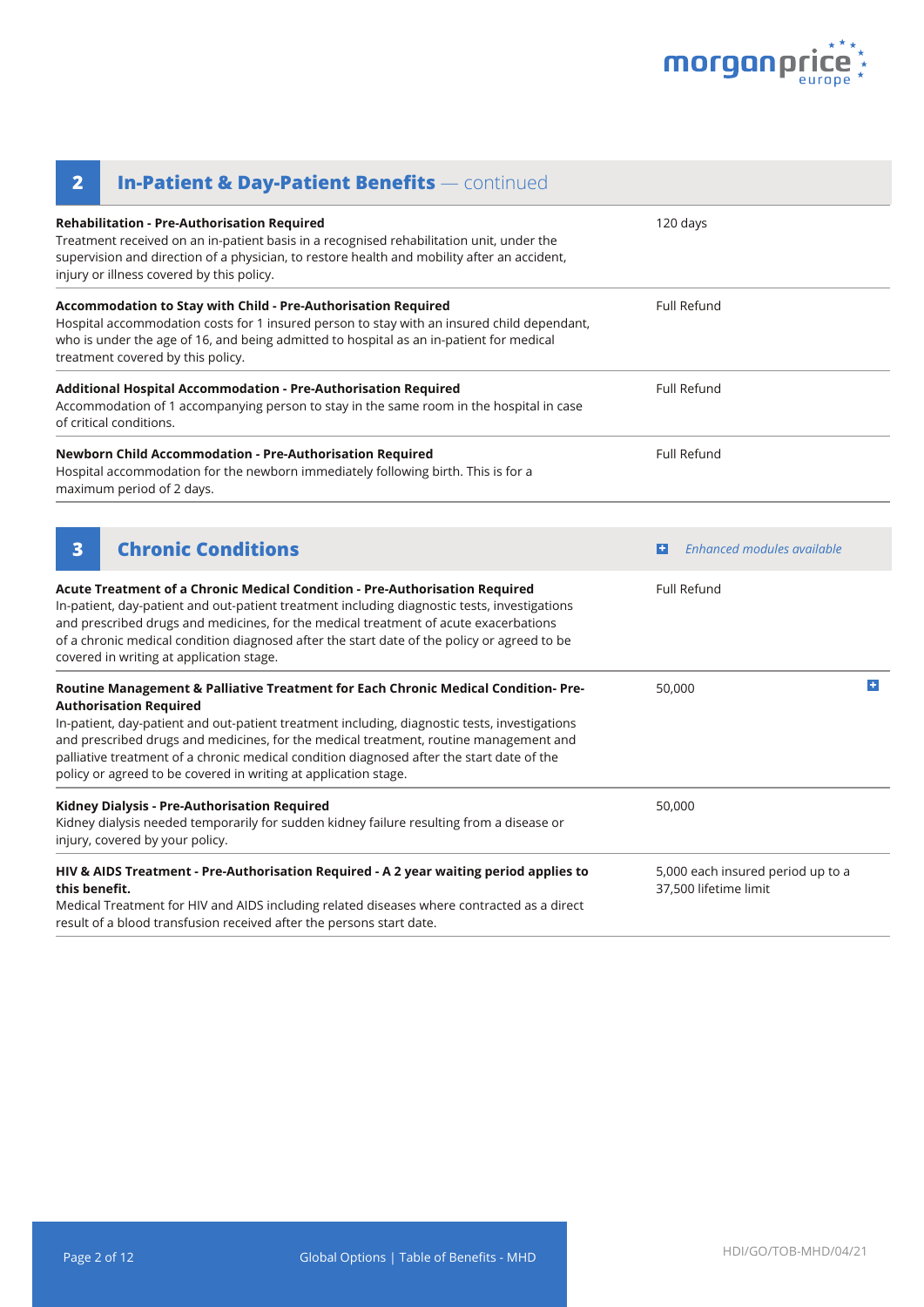

### **4 Cancer Care**

#### **Cancer Treatment - Pre-Authorisation Required**

From the date an insured person is diagnosed with cancer, subject to it not pre-existing the start date of the policy, whether it is in its acute, chronic or terminal stage, all and any treatment received thereafter on an in-patient, day-patient or out-patient basis involving: consultations, diagnostic tests, scans, investigations, prescribed drugs and dressings, chemotherapy, radiotherapy, stem cell transplants (from either bone marrow or blood), routine management and palliative treatments; will be assessed and paid for under this benefit.

Full Refund

| <b>Pregnancy &amp; Childbirth Benefits</b><br>5<br><b>Pre-Authorisation Required for these benefits</b>                                                                                                                                                                                                                                                                                                                                                                                                                                                                                                                                                                                                                                                   | H      | Enhanced modules available<br>Along with an option to reduce cover |
|-----------------------------------------------------------------------------------------------------------------------------------------------------------------------------------------------------------------------------------------------------------------------------------------------------------------------------------------------------------------------------------------------------------------------------------------------------------------------------------------------------------------------------------------------------------------------------------------------------------------------------------------------------------------------------------------------------------------------------------------------------------|--------|--------------------------------------------------------------------|
| <b>Routine Pregnancy &amp; Childbirth</b><br>The costs of treatment for all pre-natal care; delivery costs; hospital accommodation for the<br>newborn immediately following birth; and post-natal care for the mother.                                                                                                                                                                                                                                                                                                                                                                                                                                                                                                                                    | 2,500  | $\div$<br>×.                                                       |
| Please note that no cover is available for:<br>Terminations of pregnancy on non-medical grounds.<br>Ante-natal classes and midwifery costs when not directly associated with the childbirth<br>delivery.<br>Treatment received by the newborn after the initial paediatric check up unless the<br>newborn is added to the insured persons policy within 14 days of birth.                                                                                                                                                                                                                                                                                                                                                                                 |        |                                                                    |
| There is no cover for the pregnancy, delivery or newborn where the pregnancy has been conceived<br>using any form of assisted reproduction (including in vitro fertilisation) under this benefit.                                                                                                                                                                                                                                                                                                                                                                                                                                                                                                                                                         |        |                                                                    |
| <b>Complications</b><br>The costs of treatment for all pre-natal care; delivery costs; hospital accommodation<br>for the newborn immediately following birth; and post natal care for the mother, where<br>complications occur during the pregnancy or childbirth. For the purposes of this policy<br>complications of pregnancy and childbirth will only be deemed to include the following:<br>toxaemia, gestational hypertension, pre-eclampsia, ectopic pregnancy, hydatidiform mole,<br>ante and post-partum haemorrhage, retained placenta membrane, stillbirths, miscarriage,<br>caesarean sections (where a physician has certified that it is medically necessary) and<br>abortions (where a physician has certified it is medically necessary). | 50,000 |                                                                    |
| Please note that no cover is available for:<br>• Terminations of pregnancy on non-medical grounds.<br>Ante-natal classes and midwifery costs when not directly associated with the childbirth<br>delivery.<br>Treatment received by the newborn after the initial paediatric check up unless the<br>newborn is added to the insured persons policy within 14 days of birth.                                                                                                                                                                                                                                                                                                                                                                               |        |                                                                    |
| There is no cover for the pregnancy, delivery or newborn where the pregnancy has been conceived<br>using any form of assisted reproduction (including in vitro fertilisation) under this benefit.                                                                                                                                                                                                                                                                                                                                                                                                                                                                                                                                                         |        |                                                                    |
| <b>Paediatric Check-Up</b><br>Contribution towards the initial paediatric check-up for the new-born.                                                                                                                                                                                                                                                                                                                                                                                                                                                                                                                                                                                                                                                      | 200    |                                                                    |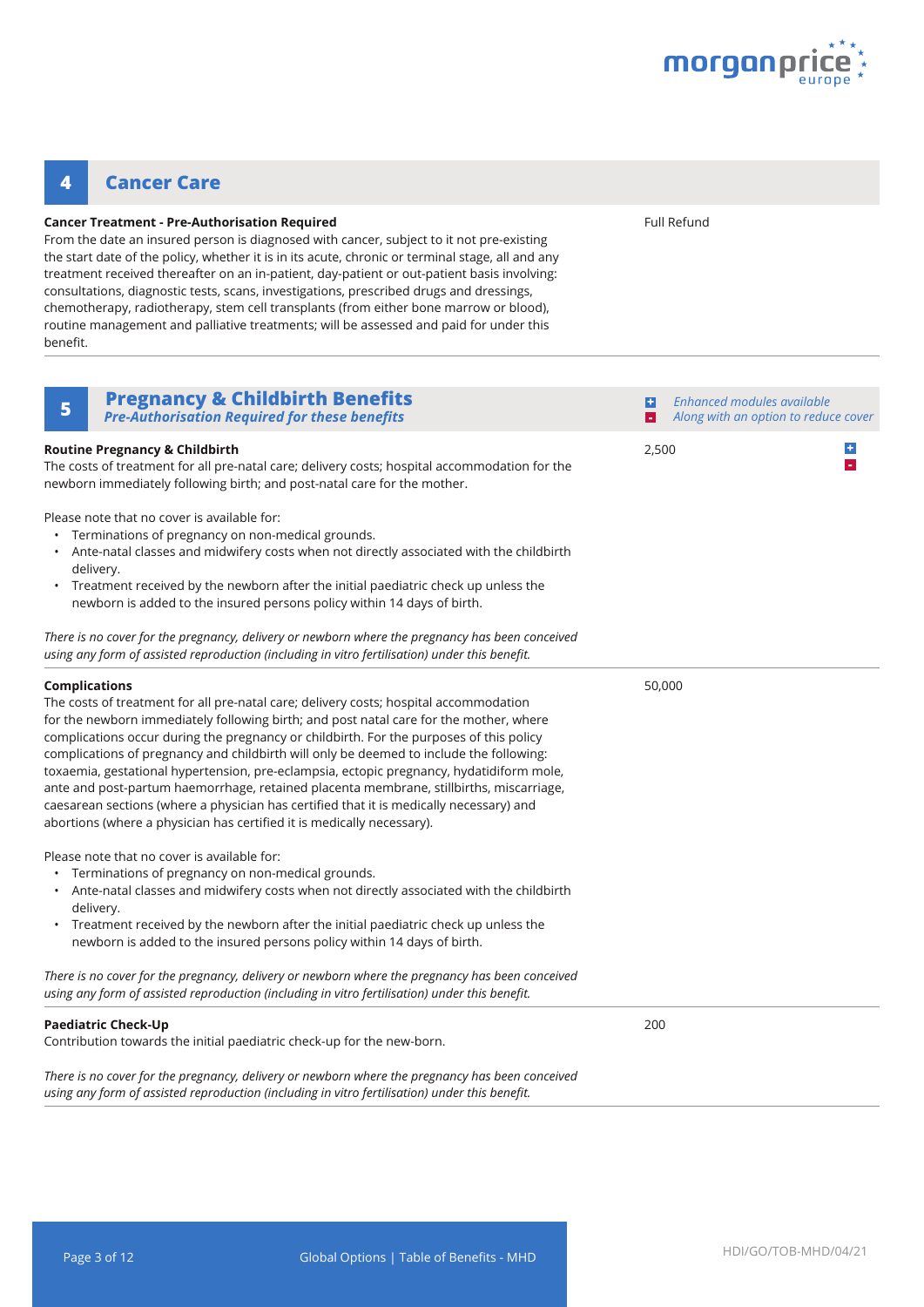

*Enhanced modules available Along with an option to reduce cover*

### **Pregnancy & Childbirth Benefits** - continued **<sup>5</sup> -** *Pre-Authorisation Required for these benefits*

#### **Premature Baby Cover**

The costs of medical treatment for a premature baby where received during the first 2 months following birth.

Please note that no cover is available:

- Where the baby has not been added to the insured persons policy within 14 days of birth.
- For continuing treatment after the expiry of the initial 2 month period other than for new and unrelated medical conditions.
- Treatment received by the newborn after the initial paediatric check up unless the newborn is added to the insured persons policy within 14 days of birth.

*There is no cover for the pregnancy, delivery or newborn where the pregnancy has been conceived using any form of assisted reproduction (including in vitro fertilisation) under this benefit.* 

### **Medical Evacuation & Repatriation <sup>6</sup>**

*Pre-Authorisation Required for these benefits*

### **Emergency Medical Transfer** The costs of emergency medical transportation, and medical care en route, for an insured person who has a critical medical condition and local facilities are inadequate or not available. Transportation will be to the nearest suitable hospital in either their country of residence or a nearby country (not necessarily the home country), returning the insured person to their country of residence after treatment. Please note no cover is available: • For any subsequent transfer costs arising as a result of the same medical condition once we have returned the insured person to their country of residence. • Emergency medical transportation costs where the insured person is not being admitted to a hospital for medical treatment, or where the costs have not been approved by us prior to travel commencing. • The transfer of a pregnant woman to hospital for routine childbirth, unless it is necessary due to medical complications. • Any costs for transportation, cremation or local burial of mortal remains where death has occurred directly or indirectly as a result of a medical condition, treatment or accident, not covered under this policy. Full Refund **Overnight Accommodation** Overnight accommodation costs for the accompanying close relative or friend, to stay with or near the insured person while hospitalised. Please note there is no cover available for: • Travel and accommodation costs unless specifically agreed by us and confirmed in writing prior to the date of travel. • Any additional travelling costs incurred by the nominated close relative or friend, if it is necessary for us to arrange for the insured person to be transferred to a second hospital within the same country. 200 Maximum 10 nights per event **Transportation of Children** Following an emergency medical transfer or evacuation under this section, we will arrange and pay to transport, to a specified destination, any children under the age of 19 left at home unattended, or pay for the travelling costs (1 economy class return ticket) of a person to take care of the children at home. Full Refund

100,000

**+**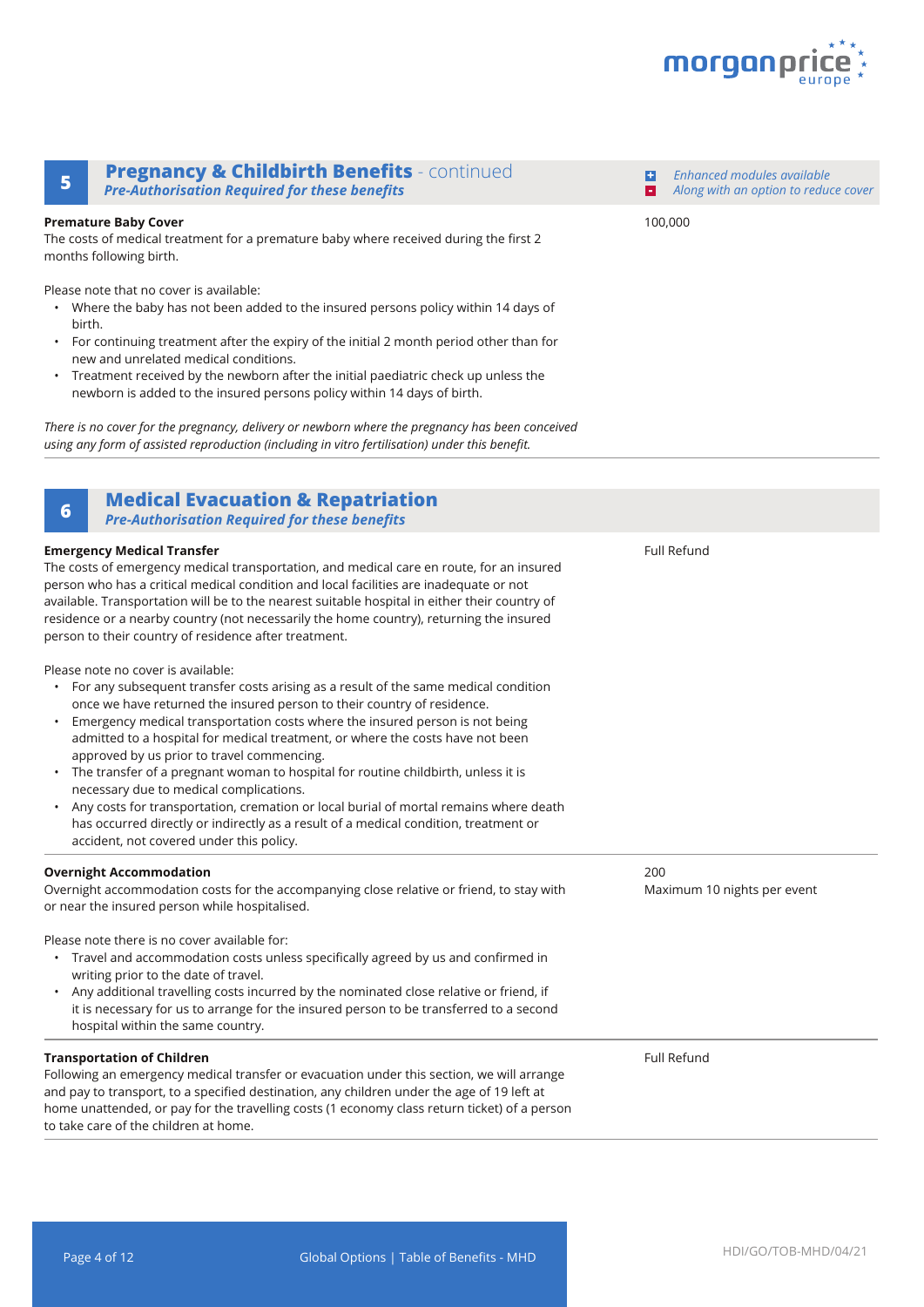

| <b>Transportation of Mortal Remains</b><br>7<br><b>Pre-Authorisation Required for this benefit</b>                                                                                                                                                                                                                                                                                                                                                                                                                                                                                                                                                                   |                                                |
|----------------------------------------------------------------------------------------------------------------------------------------------------------------------------------------------------------------------------------------------------------------------------------------------------------------------------------------------------------------------------------------------------------------------------------------------------------------------------------------------------------------------------------------------------------------------------------------------------------------------------------------------------------------------|------------------------------------------------|
| <b>Transportations of Mortal Remains</b><br>The cost of transportation of mortal remains following death of an insured person, available<br>only when the death of the insured person occurs while outside of their home country.                                                                                                                                                                                                                                                                                                                                                                                                                                    | 3,000                                          |
| <b>Out of Area Treatment Benefit</b><br>8                                                                                                                                                                                                                                                                                                                                                                                                                                                                                                                                                                                                                            |                                                |
| <b>Emergency Out of Area Treatment</b><br>The costs of short term treatment for emergency medical conditions covered by your policy<br>that occur while you are travelling outside of your elected area of cover as shown on your<br>certificate of insurance. Where such travel is for a maximum of 30 days per annum.<br>Please note there is no cover available:<br>For non-emergency medical treatment outside of your geographical area.<br>Emergency medical treatment when the total number of days travelling in each period<br>of insurance exceeds 30 days.<br>Treatment where you have specifically travelled with the purpose of obtaining<br>treatment. | Paid up to 15,000<br>Up to 30 days travel only |
| <b>Additional Benefits</b><br>9                                                                                                                                                                                                                                                                                                                                                                                                                                                                                                                                                                                                                                      |                                                |
| A. Congenital Benefit for conditions not discovered at birth but which can subsequently be<br>corrected with surgery. A maximum lifetime limit applies to this benefit.                                                                                                                                                                                                                                                                                                                                                                                                                                                                                              | Full refund<br>Up to 20,000 lifetime limit     |
| This benefit is only available if the insured person has been covered on the policy since birth.<br>A 12 month wait period applies to this benefit.                                                                                                                                                                                                                                                                                                                                                                                                                                                                                                                  |                                                |
| B. Congenital/Birth Defects for conditions diagnosed within one year of birth for babies<br>conceived by natural means. A maximum lifetime limit applies to this benefit.                                                                                                                                                                                                                                                                                                                                                                                                                                                                                            | Full refund<br>Up to 20,000 lifetime limit     |

*This benefit is only available if the insured person has been covered on the policy since birth.*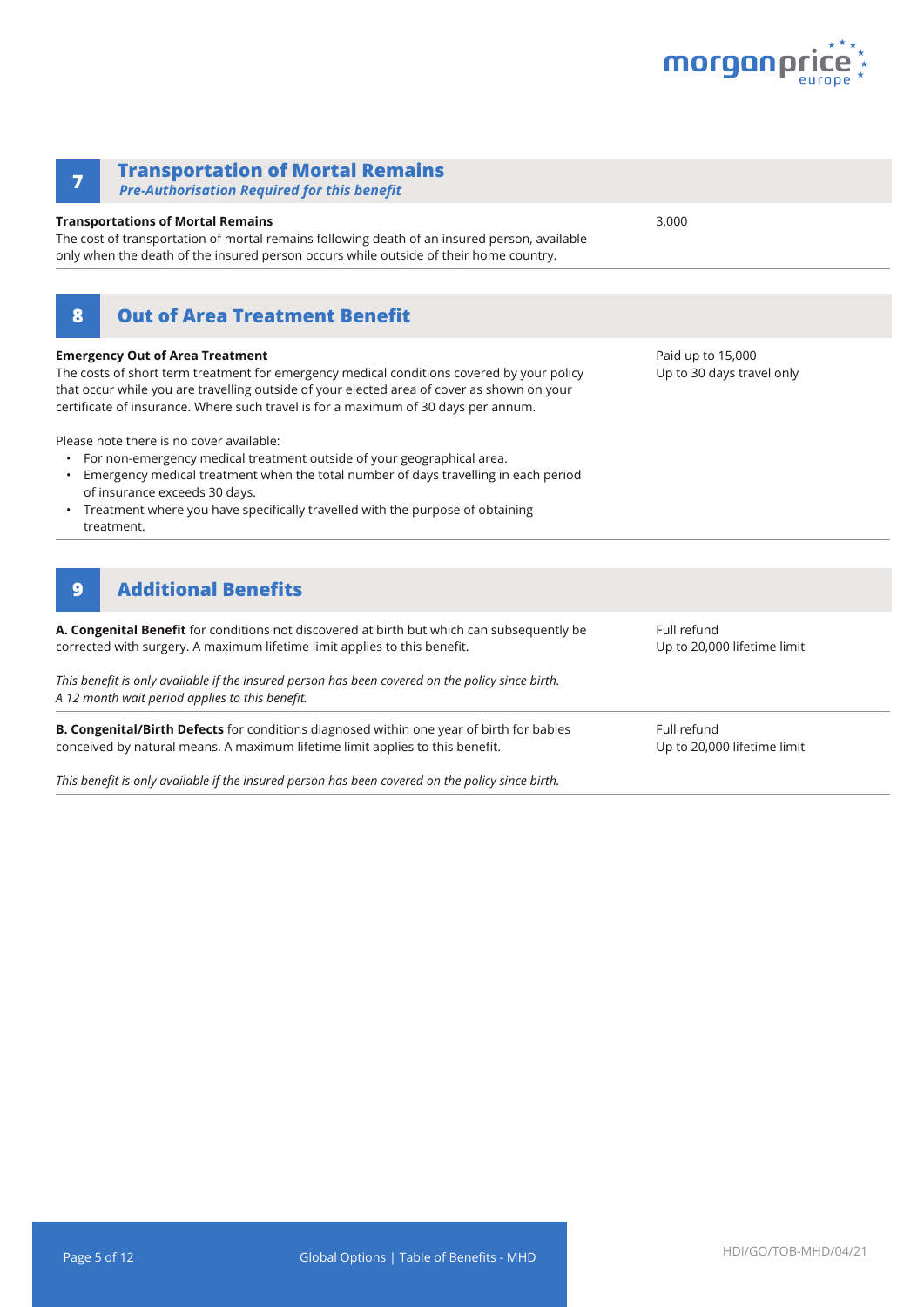

# **Optional Modules (to be added to the Core Module)**

**Out-Patient Module 1**

| Full Refund up to the annual maximum<br>for this benefit |
|----------------------------------------------------------|
|                                                          |
| 10 sessions per year                                     |
| Full Refund up to the annual maximum<br>for this benefit |
| 1,800                                                    |
| 1,000                                                    |
| Full Refund (reimbursement only)                         |
| Up to 5 sessions                                         |
|                                                          |
| Add Out-Patient benefits to your policy                  |
| Full Refund                                              |
| 10 sessions per year                                     |
| Full Refund                                              |
| 1,800                                                    |
| 1,000                                                    |
| Full Refund (reimbursement only)                         |
| Up to 5 sessions                                         |
|                                                          |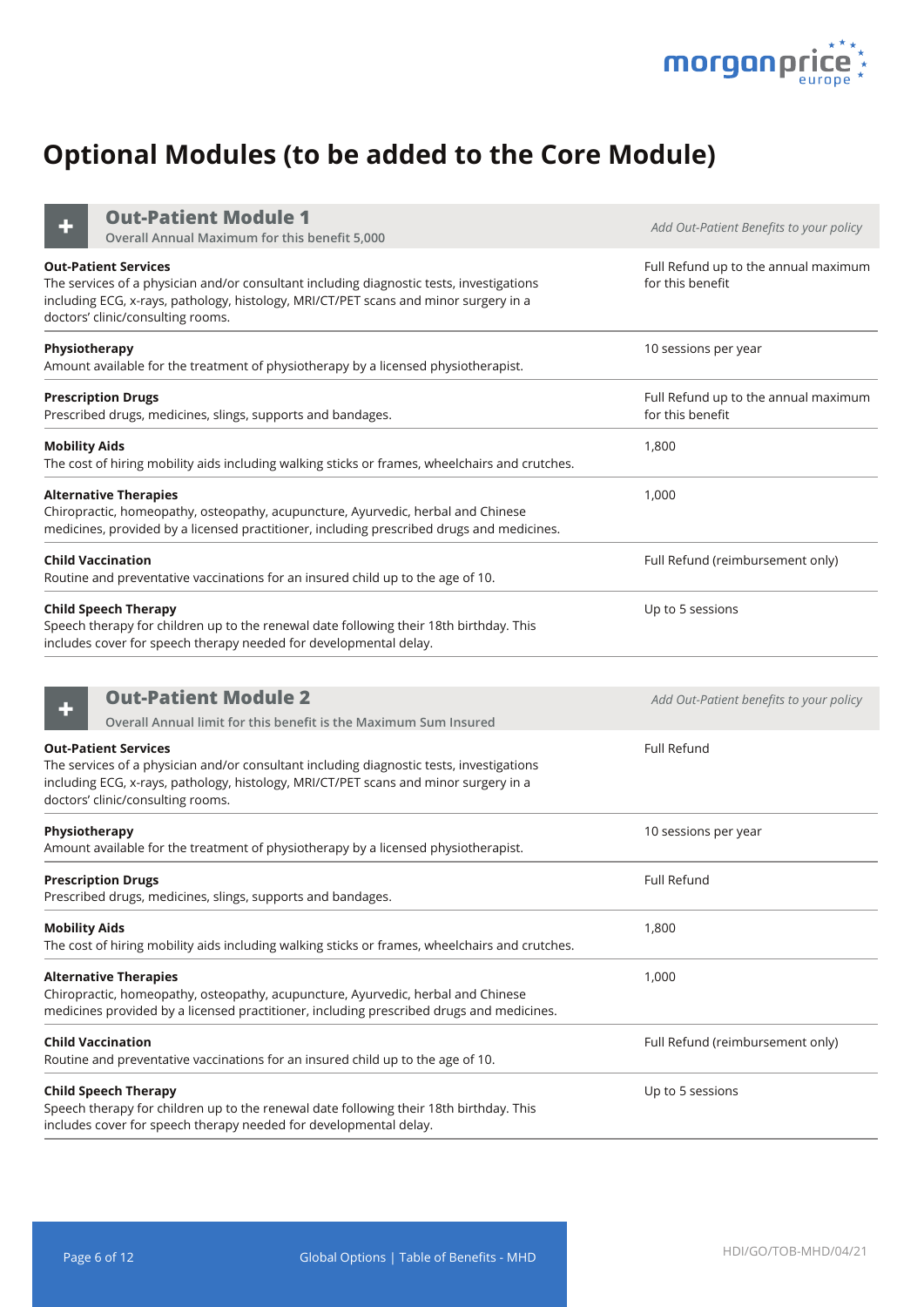

| <b>Wellness &amp; Dental Module</b>                                                                                                                                                                                                                                                                                                                                                                                                                                                                                                                                                                                                                                                                         | Add Wellness & Dental benefits to your policy |
|-------------------------------------------------------------------------------------------------------------------------------------------------------------------------------------------------------------------------------------------------------------------------------------------------------------------------------------------------------------------------------------------------------------------------------------------------------------------------------------------------------------------------------------------------------------------------------------------------------------------------------------------------------------------------------------------------------------|-----------------------------------------------|
| <b>Routine Dental Treatment</b><br>1 annual check-up, 1 annual visit to the hygienist, simple tooth extraction, x-rays, moulds,<br>fillings using amalgams or composite materials and treatment for the relief of an infection<br>including prescribed antibiotics, temporary fillings and oral prophylaxis restricted to scaling<br>and polishing only.                                                                                                                                                                                                                                                                                                                                                    | 500                                           |
| <b>Major Dental Treatment</b><br>Root canal treatment, new or repairs to porcelain crowns, and new or repairs to bridgework.                                                                                                                                                                                                                                                                                                                                                                                                                                                                                                                                                                                | 500                                           |
| Wisdom Tooth Extraction<br>Extraction of buried, impacted or un-erupted wisdom teeth only on an in-patient,<br>day-patient or out-patient basis.                                                                                                                                                                                                                                                                                                                                                                                                                                                                                                                                                            | Full Refund                                   |
| <b>Orthodontic</b><br>Orthodontic work for insured children under the age of 19.                                                                                                                                                                                                                                                                                                                                                                                                                                                                                                                                                                                                                            | 270                                           |
| <b>Travel Vaccinations</b><br>Vaccinations and immunization's that are directly related to overseas travel requirements.                                                                                                                                                                                                                                                                                                                                                                                                                                                                                                                                                                                    | 250                                           |
| <b>Full Wellness Check</b><br>Cost towards a preventative health check-up.                                                                                                                                                                                                                                                                                                                                                                                                                                                                                                                                                                                                                                  | 300                                           |
| <b>Cancer Screening</b><br>Covers cervical smears, mammograms and prostate, colon, and testicular screening.                                                                                                                                                                                                                                                                                                                                                                                                                                                                                                                                                                                                | <b>Full Refund</b>                            |
| <b>Emergency Dental Treatment</b><br>Dental treatment for immediate pain relief where required as a direct result of an accident.<br>Only treatment received during the first 48 hours following the date of the accident is<br>covered.                                                                                                                                                                                                                                                                                                                                                                                                                                                                    | Full Refund                                   |
| Please not there is no cover available for:<br>• Treatment where the injury was caused by eating or drinking anything, even if it<br>contained a foreign body.<br>Treatment where the damage was caused by normal wear and tear.<br>• Treatment where the damage was caused by teeth brushing or any other oral hygiene<br>procedure.<br>• Treatment where the injury was caused by any means other than extra-oral impact.<br>Emergency dental treatment shall not include; restorative or remedial work; the use of<br>any precious metals; orthodontic treatment of any kind; or dental surgery performed in<br>a hospital, unless dental surgery is the only treatment available to alleviate the pain. |                                               |



**+ Optical Module** *Continued Module Select one of these options to add Optical benefits to your policy* 

| <b>Glasses &amp; Lenses Level 1</b><br>Contribution towards glasses or contact lenses where prescribed by an ophthalmologist or<br>optician and one annual eye test. | 250 |
|----------------------------------------------------------------------------------------------------------------------------------------------------------------------|-----|
| <b>Glasses &amp; Lenses Level 2</b><br>Contribution towards glasses or contact lenses where prescribed by an ophthalmologist or<br>optician and one annual eye test. | 500 |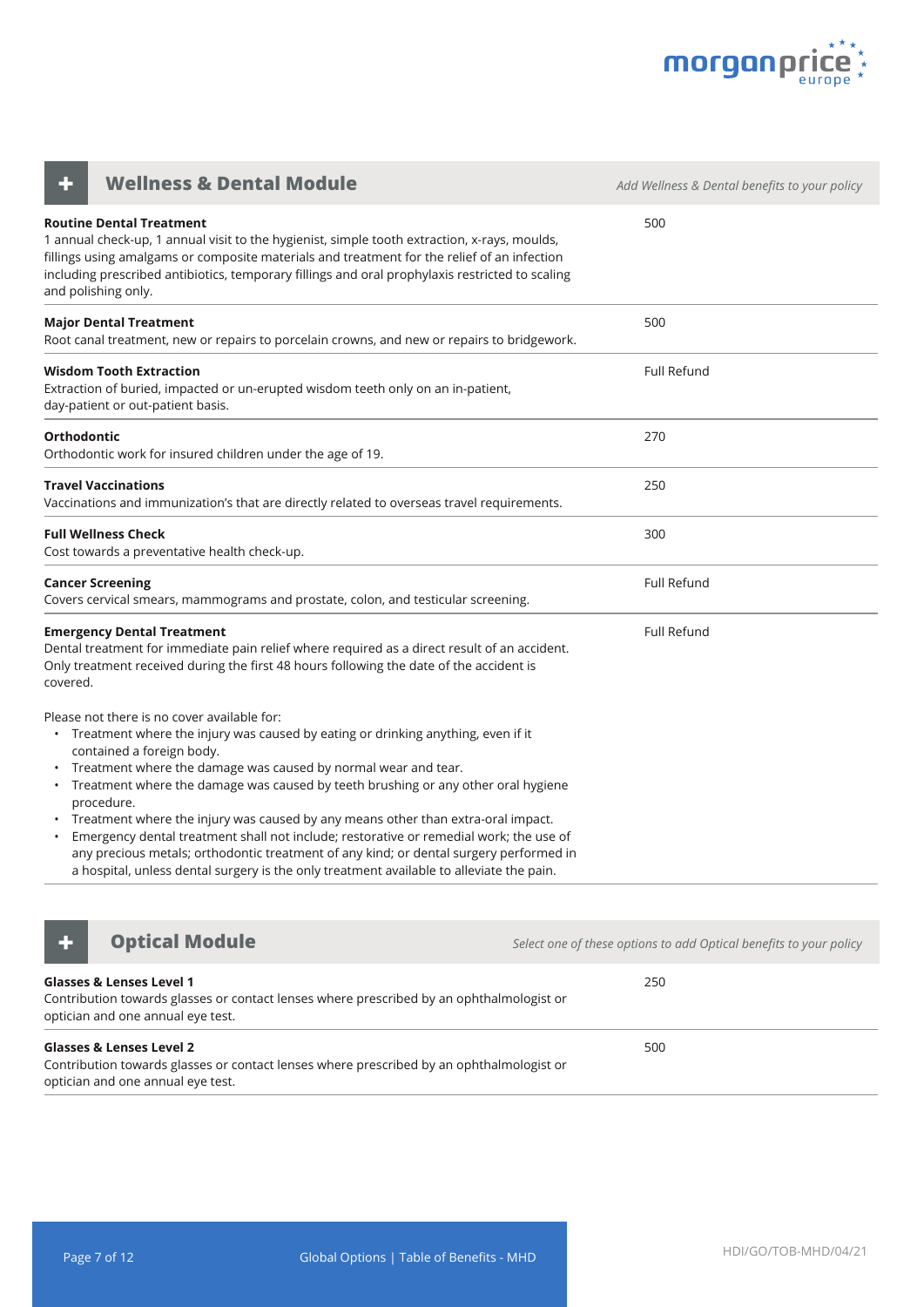

**Annual Maximum** Maximum amount payable under this particular Module 18,000 **In-Patient Psychiatric Treatment** Medical treatment provided when you are admitted as a registered in-patient in a recognised psychiatric unit of a hospital. It includes the cost of hospital accommodation in a standard single bedded room (where available), consultant psychiatrist's/psychologist's fees, diagnostic procedures and prescribed drugs and medicines. 30 nights **Out-Patient Psychiatric Treatment** Treatment of any psychiatric and psychological disorders by a consultant psychiatrist/ psychotherapist, diagnosed after the start date of the policy, including consultations and prescribed drugs and medicines. This is subject to a referral from a primary physician. 10 sessions **Psychiatric Module** *CONDUCTER <b>Adders Add Psychiatric benefits to your policy Adderson in the Add Psychiatric benefits to your policy* 



#### **Home Country Evacuation**

The costs of emergency medical transportation and medical care en route for an insured person who has a critical medical condition and local medical facilities are inadequate or not available. Transportation will be to the home country provided that it is a medically viable option, returning the insured person to their country of residence after treatment.

If your home country is the United States of America, no cover is available.

If your home country is not within your selected area of cover shown on your certificate of insurance, no cover is available.

Please note, no cover is available:

- For any subsequent transfer costs arising as a result of the same medical condition once we have returned the insured person to their home country.
- Travel costs unless specifically agreed by us and confirmed, in writing, prior to the date of travel.
- Evacuation costs where the insured person is not being admitted to a hospital for medical treatment, or where costs have not been approved by us prior to travel commencing.
- The transfer of a pregnant woman to hospital for routine childbirth, unless it is necessary due to medical complications.

**+ Home Country Evacuation Module** *Add Home Country Evacuation benefits to your policy*

Full Refund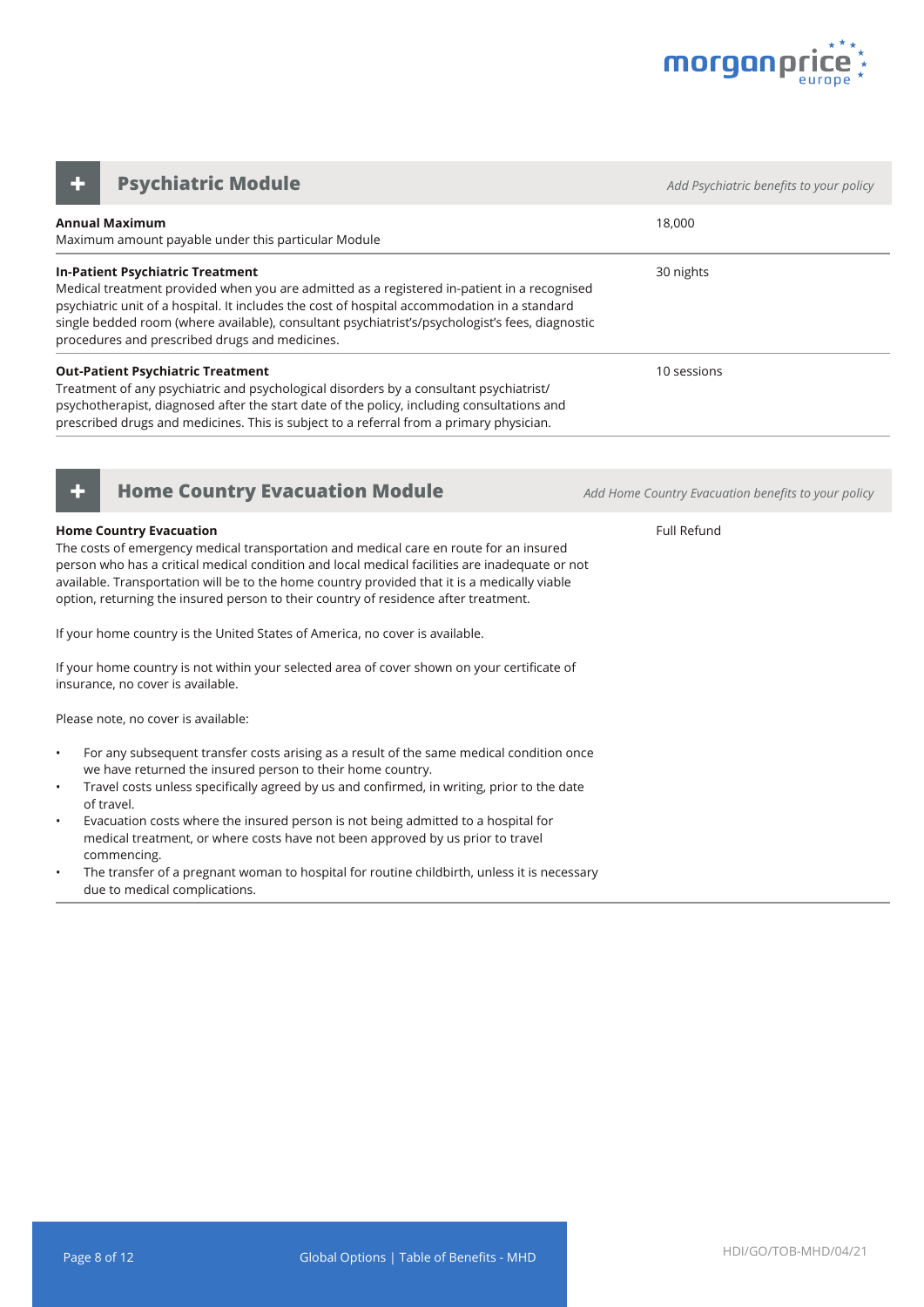

Full Refund to Maximum Sum Insured

### **Enhanced Modules**

The modules below are designed to enhance the cover provided under either the Core or any additional Optional Modules that you may select. The limits shown are instead of NOT in addition to the limits shown on the original Core or Optional module.

In some cases to take the Enhanced module you may have to select an Optional module. We will tell you this when we provide a quotation.

## **Enhancement of Core Module**

### **+ Enhanced Routine Chronic Module** *Enhance your cover for newly diagnosed chronic medical conditions*

**Routine Management & Palliative Treatment for Each Chronic Medical Condition** In-patient, day-patient and out-patient treatment including diagnostic tests, investigations and prescribed drugs and medicines, for the medical treatment, routine management and palliative treatment of a chronic medical condition. Increased from 50,000 on the Options Core Product.

**Please note, that the limit for Kidney Dialysis treatment will remain at 50,000 if this option is chosen.**

| <b>Enhanced Pregnancy and Childbirth Benefits 1</b><br>٠                                                                                                                                                                                                                                                                                                                                                                                                                                                                                                                                                                                                                                                                                                          | Enhance your Pregnancy & Childbirth benefits |
|-------------------------------------------------------------------------------------------------------------------------------------------------------------------------------------------------------------------------------------------------------------------------------------------------------------------------------------------------------------------------------------------------------------------------------------------------------------------------------------------------------------------------------------------------------------------------------------------------------------------------------------------------------------------------------------------------------------------------------------------------------------------|----------------------------------------------|
| Routine Pregnancy & Childbirth Level 1<br>The costs of treatment for all pre-natal care; delivery costs; hospital accommodation for the<br>newborn immediately following birth; and post-natal care for the mother.                                                                                                                                                                                                                                                                                                                                                                                                                                                                                                                                               | 5,000                                        |
| Please note that no cover is available for:<br>• Terminations of pregnancy on non-medical grounds.<br>• Ante-natal classes and midwifery costs when not directly associated with the childbirth<br>delivery.<br>• Treatment received by the newborn after the initial paediatric check up unless the<br>newborn is added to the insured persons policy within 14 days of birth.                                                                                                                                                                                                                                                                                                                                                                                   |                                              |
| There is no cover for the pregnancy, delivery or newborn where the pregnancy has been conceived<br>using any form of assisted reproduction (including in vitro fertilisation) under this benefit.                                                                                                                                                                                                                                                                                                                                                                                                                                                                                                                                                                 |                                              |
| <b>Complications Level 1</b><br>The costs of treatment for all pre-natal care; delivery costs; hospital accommodation<br>for the newborn immediately following birth; and post natal care for the mother, where<br>complications occur during the pregnancy or childbirth. For the purposes of this policy<br>complications of pregnancy and childbirth will only be deemed to include the following:<br>toxaemia, gestational hypertension, pre-eclampsia, ectopic pregnancy, hydatidiform mole,<br>ante and post-partum haemorrhage, retained placenta membrane, stillbirths, miscarriage,<br>caesarean sections (where a physician has certified that it is medically necessary) and<br>abortions (where a physician has certified it is medically necessary). | 50,000                                       |
| Please note that no cover is available for:<br>• Terminations of pregnancy on non-medical grounds.<br>• Ante-natal classes and midwifery costs when not directly associated with the childbirth<br>delivery.<br>Treatment received by the newborn after the initial paediatric check up unless the<br>$\bullet$<br>newborn is added to the insured persons policy within 14 days of birth.<br>There is no cover for the pregnancy delivery or newborn where the pregnancy has been consejued                                                                                                                                                                                                                                                                      |                                              |

*There is no cover for the pregnancy, delivery or newborn where the pregnancy has been conceived using any form of assisted reproduction (including in vitro fertilisation) under this benefit.*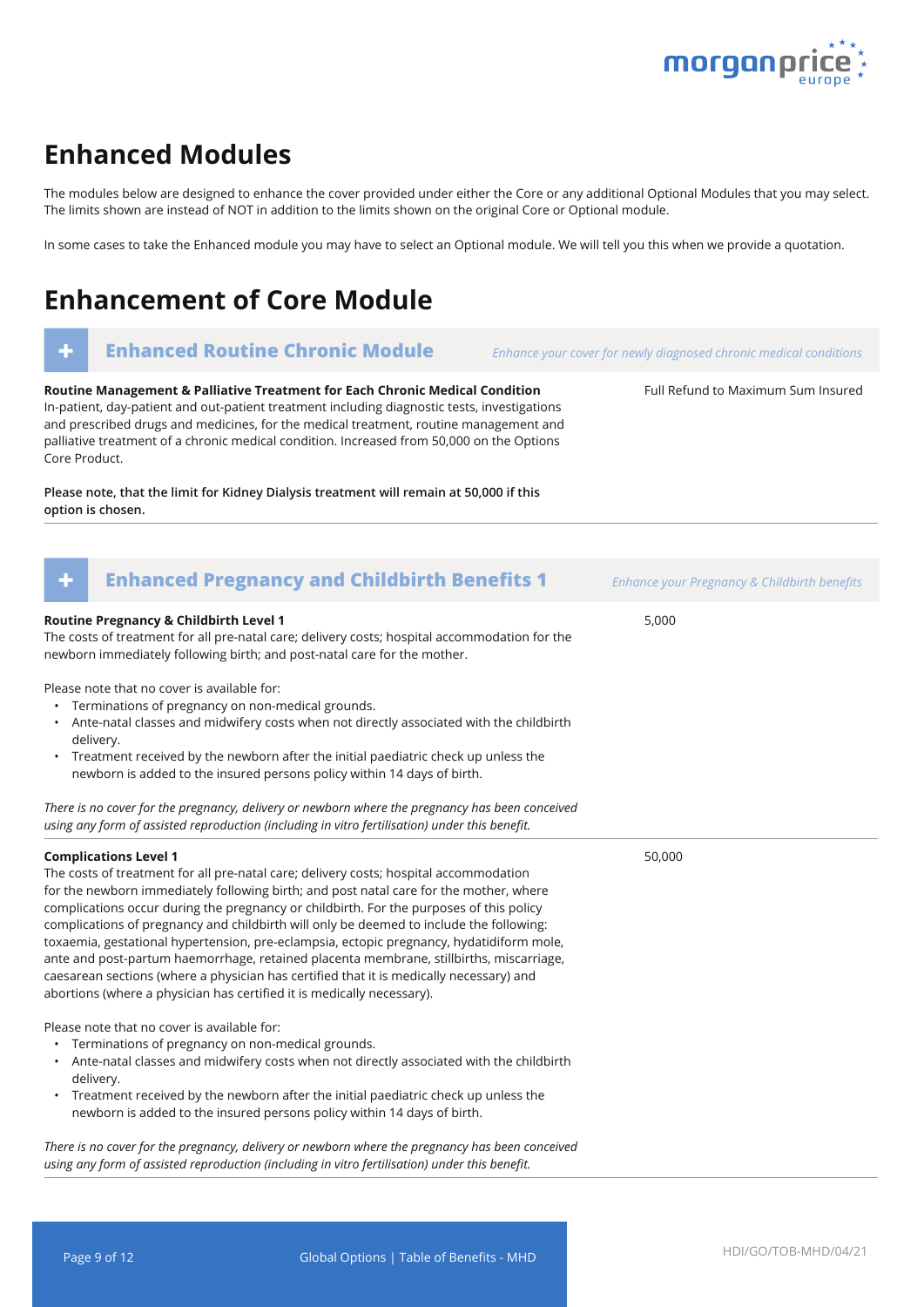

| ٠              | <b>Enhanced Pregnancy and Childbirth Benefits 1 - continued</b>                                                                                                                                                                                                                                                                                                                                                                                                                                                                                                                                                                                                                                                                                                   |         | <b>Enhance your Pregnancy &amp;</b><br>Childbirth benefits |
|----------------|-------------------------------------------------------------------------------------------------------------------------------------------------------------------------------------------------------------------------------------------------------------------------------------------------------------------------------------------------------------------------------------------------------------------------------------------------------------------------------------------------------------------------------------------------------------------------------------------------------------------------------------------------------------------------------------------------------------------------------------------------------------------|---------|------------------------------------------------------------|
|                | Paediatric Check-Up Level 1<br>Contribution towards the costs of an initial paediatric check-up for the newborn.                                                                                                                                                                                                                                                                                                                                                                                                                                                                                                                                                                                                                                                  | 200     |                                                            |
|                | There is no cover for the pregnancy, delivery or newborn where the pregnancy has been conceived<br>using any form of assisted reproduction (including in vitro fertilisation) under this benefit.                                                                                                                                                                                                                                                                                                                                                                                                                                                                                                                                                                 |         |                                                            |
|                | <b>Premature Baby Cover Level 1</b><br>The costs of medical treatment for a premature baby where received during the first 2<br>months following birth.                                                                                                                                                                                                                                                                                                                                                                                                                                                                                                                                                                                                           | 100,000 |                                                            |
| birth.         | Please note that no cover is available:<br>• Where the baby has not been added to the insured persons policy within 14 days of<br>For continuing treatment after the expiry of the initial 2 month period other than for<br>new and unrelated medical conditions.<br>• Treatment received by the newborn after the initial paediatric check up unless the<br>newborn is added to the insured persons policy within 14 days of birth.                                                                                                                                                                                                                                                                                                                              |         |                                                            |
|                | There is no cover for the pregnancy, delivery or newborn where the pregnancy has been conceived<br>using any form of assisted reproduction (including in vitro fertilisation) under this benefit.                                                                                                                                                                                                                                                                                                                                                                                                                                                                                                                                                                 |         |                                                            |
| ٠              | <b>Enhanced Pregnancy and Childbirth Benefits 2</b>                                                                                                                                                                                                                                                                                                                                                                                                                                                                                                                                                                                                                                                                                                               |         | Enhance your Pregnancy & Childbirth benefits               |
| $\bullet$<br>٠ | Routine Pregnancy & Childbirth Level 2<br>The costs of treatment for all pre-natal care; delivery costs; hospital accommodation for the<br>newborn immediately following birth; and post-natal care for the mother.<br>Please note that no cover is available for:<br>Terminations of pregnancy on non-medical grounds.<br>Ante-natal classes and midwifery costs when not directly associated with the childbirth<br>delivery.<br>Treatment received by the newborn after the initial paediatric check up unless the<br>newborn is added to the insured persons policy within 14 days of birth.                                                                                                                                                                  | 10,000  |                                                            |
|                | There is no cover for the pregnancy, delivery or newborn where the pregnancy has been conceived<br>using any form of assisted reproduction (including in vitro fertilisation) under this benefit.                                                                                                                                                                                                                                                                                                                                                                                                                                                                                                                                                                 |         |                                                            |
|                | <b>Complications Level 2</b><br>The costs of treatment for all pre-natal care; delivery costs; hospital accommodation<br>for the newborn immediately following birth; and post natal care for the mother, where<br>complications occur during the pregnancy or childbirth. For the purposes of this policy<br>complications of pregnancy and childbirth will only be deemed to include the following:<br>toxaemia, gestational hypertension, pre-eclampsia, ectopic pregnancy, hydatidiform mole,<br>ante and post-partum haemorrhage, retained placenta membrane, stillbirths, miscarriage,<br>caesarean sections (where a physician has certified that it is medically necessary) and<br>abortions (where a physician has certified it is medically necessary). | 100,000 |                                                            |
|                | Please note that no cover is available for:<br>Terminations of pregnancy on non-medical grounds.<br>Ante-natal classes and midwifery costs when not directly associated with the childbirth<br>delivery.<br>• Treatment received by the newborn after the initial paediatric check up unless the<br>newborn is added to the insured persons policy within 14 days of birth.<br>There is no cover for the pregnancy, delivery or newborn where the pregnancy has been conceived                                                                                                                                                                                                                                                                                    |         |                                                            |
|                | using any form of assisted reproduction (including in vitro fertilisation) under this benefit.                                                                                                                                                                                                                                                                                                                                                                                                                                                                                                                                                                                                                                                                    |         |                                                            |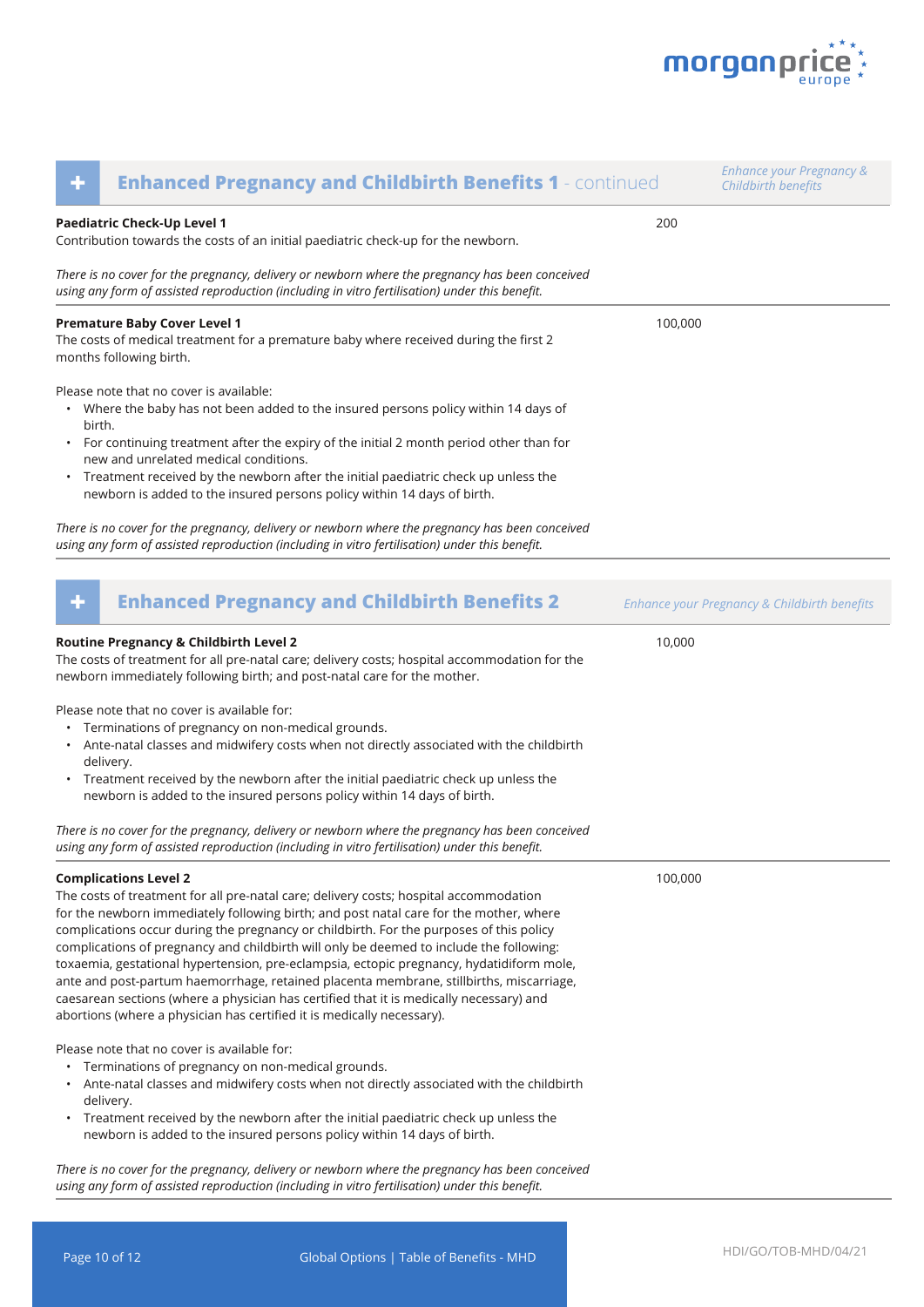

| ٠      | <b>Enhanced Pregnancy and Childbirth Benefits 2 - continued</b>                                                                                                                                                                                                                                                                                                                                                                        |         | Enhance your Pregnancy &<br>Childbirth benefits |
|--------|----------------------------------------------------------------------------------------------------------------------------------------------------------------------------------------------------------------------------------------------------------------------------------------------------------------------------------------------------------------------------------------------------------------------------------------|---------|-------------------------------------------------|
|        | Paediatric Check-Up Level 2<br>Contribution towards the costs of an initial paediatric check-up for the newborn.                                                                                                                                                                                                                                                                                                                       | 200     |                                                 |
|        | There is no cover for the pregnancy, delivery or newborn where the pregnancy has been conceived<br>using any form of assisted reproduction (including in vitro fertilisation) under this benefit.                                                                                                                                                                                                                                      |         |                                                 |
|        | <b>Premature Baby Cover Level 2</b><br>The costs of medical treatment for a premature baby where received during the first 2<br>months following birth.                                                                                                                                                                                                                                                                                | 200,000 |                                                 |
| birth. | Please note that no cover is available:<br>• Where the baby has not been added to the insured persons policy within 14 days of<br>• For continuing treatment after the expiry of the initial 2 month period other than for<br>new and unrelated medical conditions.<br>• Treatment received by the newborn after the initial paediatric check up unless the<br>newborn is added to the insured persons policy within 14 days of birth. |         |                                                 |
|        | There is no cover for the pregnancy, delivery or newborn where the pregnancy has been conceived                                                                                                                                                                                                                                                                                                                                        |         |                                                 |

*using any form of assisted reproduction (including in vitro fertilisation) under this benefit.* 

**Routine Pregnancy & Childbirth Not Covered Not Covered Not Covered Not Covered Complications** The costs of treatment for all pre-natal care; delivery costs; hospital accommodation for the newborn immediately following birth; and post natal care for the mother, where complications occur during the pregnancy or childbirth. For the purposes of this policy complications of pregnancy and childbirth will only be deemed to include the following: toxaemia, gestational hypertension, pre-eclampsia, ectopic pregnancy, hydatidiform mole, ante and post-partum haemorrhage, retained placenta membrane, stillbirths, miscarriage, caesarean sections (where a physician has certified that it is medically necessary) and abortions (where a physician has certified it is medically necessary). Please note that no cover is available for: • Terminations of pregnancy on non-medical grounds. • Ante-natal classes and midwifery costs when not directly associated with the childbirth delivery. • Treatment received by the newborn after the initial paediatric check up unless the newborn is added to the insured persons policy within 14 days of birth. *There is no cover for the pregnancy, delivery or newborn where the pregnancy has been conceived using any form of assisted reproduction (including in vitro fertilisation) under this benefit.*  50,000 **Paediatric Check-Up** Contribution towards the costs of an initial paediatric check-up for the newborn. *There is no cover for the pregnancy, delivery or newborn where the pregnancy has been conceived using any form of assisted reproduction (including in vitro fertilisation) under this benefit.*  200 **- Reduced Pregnancy and Childbirth Module** *Reduce your premium by removing cover for routine Pregnancy and Childbirth treatment*